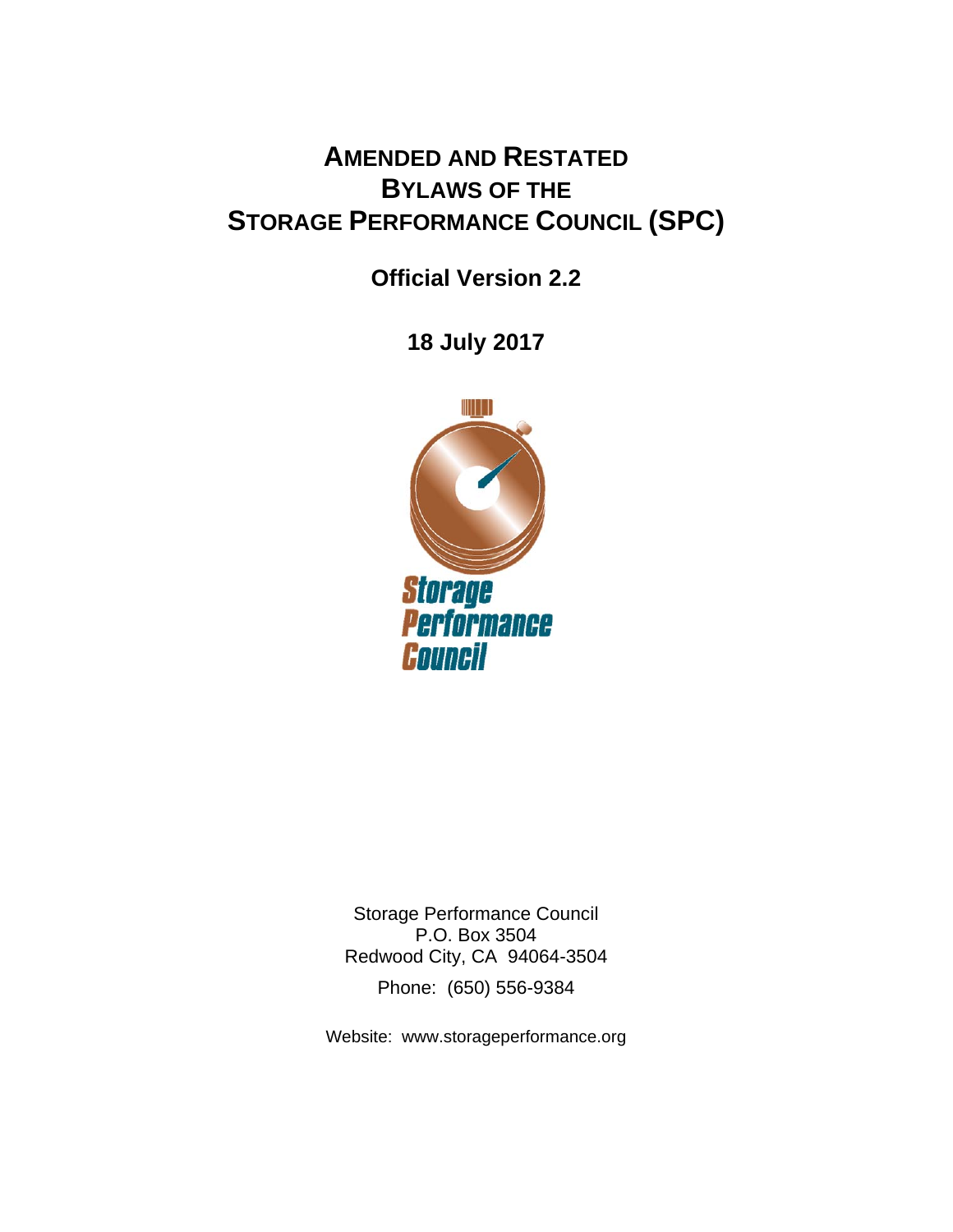# TABLE OF CONTENTS

| <b>ARTICLE I</b> |                   |                                                        |             |  |
|------------------|-------------------|--------------------------------------------------------|-------------|--|
|                  | <b>ARTICLE II</b> |                                                        |             |  |
| 2.01             |                   |                                                        |             |  |
| 2.02             |                   |                                                        |             |  |
|                  |                   |                                                        |             |  |
| 3.01             |                   |                                                        |             |  |
| 3.02             |                   |                                                        |             |  |
| 3.03             |                   |                                                        |             |  |
| 3.04             |                   |                                                        |             |  |
| 3.05             |                   |                                                        |             |  |
| 3.06             |                   |                                                        |             |  |
| 3.07             |                   |                                                        |             |  |
| 3.08             |                   |                                                        |             |  |
| 3.09             |                   |                                                        |             |  |
| 3.10             |                   |                                                        |             |  |
| 3.11             |                   |                                                        |             |  |
| 3.12             |                   |                                                        |             |  |
| 3.13             |                   |                                                        |             |  |
| 3.14             |                   |                                                        |             |  |
|                  |                   |                                                        |             |  |
| 4.01             |                   |                                                        |             |  |
| 4.02             |                   |                                                        |             |  |
| 4.03             |                   |                                                        |             |  |
| Page ii          |                   | Storage Performance Council Bylaws<br>Copyright © 2017 | Version 2.2 |  |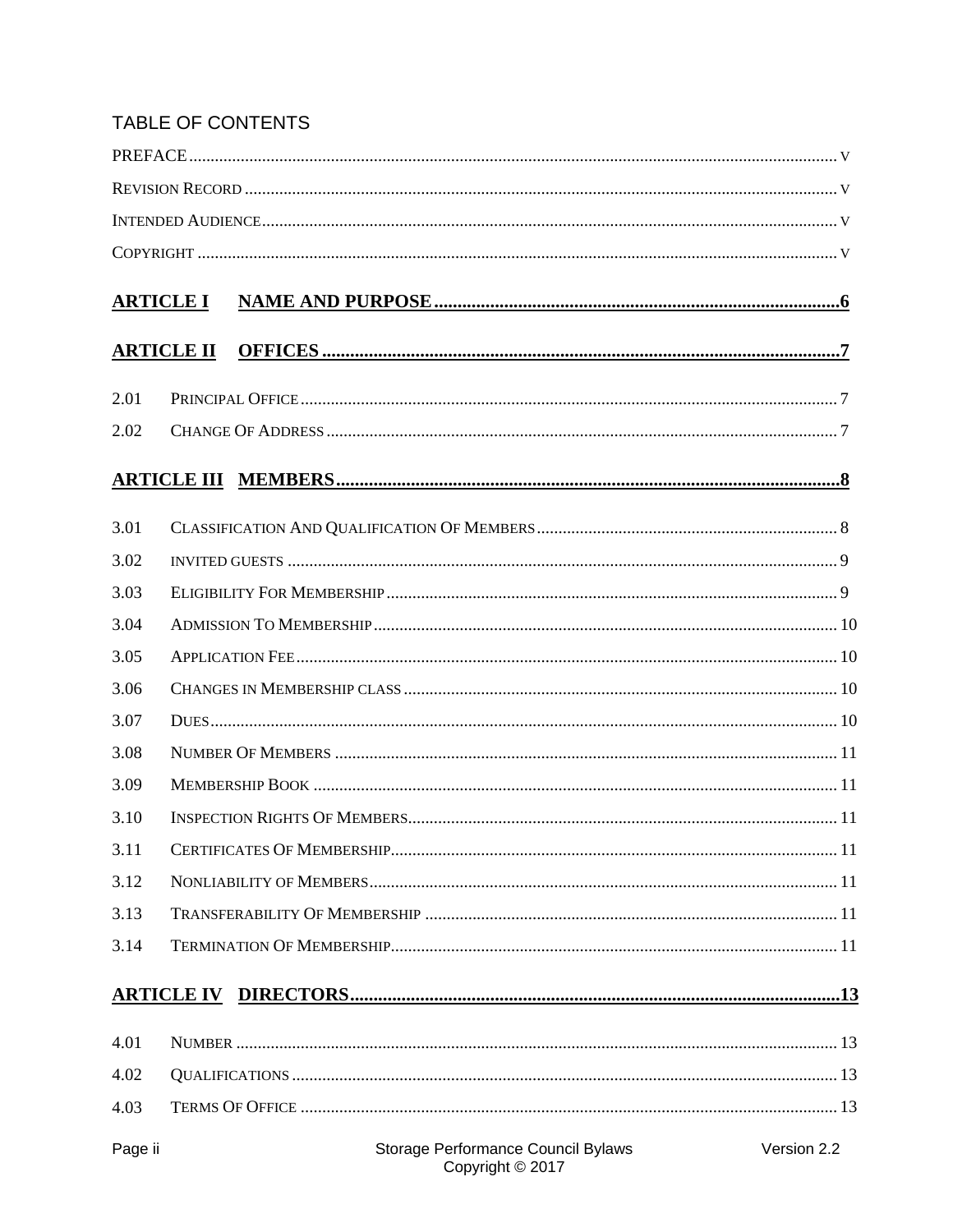| 4.04 |                                                                   |  |
|------|-------------------------------------------------------------------|--|
| 4.05 |                                                                   |  |
| 4.06 |                                                                   |  |
| 4.07 |                                                                   |  |
| 4.08 |                                                                   |  |
| 4.09 |                                                                   |  |
|      | <b>ARTICLE V</b>                                                  |  |
| 5.01 |                                                                   |  |
| 5.02 |                                                                   |  |
| 5.03 |                                                                   |  |
| 5.04 |                                                                   |  |
| 5.05 |                                                                   |  |
|      |                                                                   |  |
| 6.01 |                                                                   |  |
| 6.02 |                                                                   |  |
| 6.03 |                                                                   |  |
|      |                                                                   |  |
| 7.01 |                                                                   |  |
| 7.02 |                                                                   |  |
| 7.03 | ANNUAL STATEMENT OF CERTAIN TRANSACTIONS AND INDEMNIFICATIONS  19 |  |
|      |                                                                   |  |
| 8.01 |                                                                   |  |
| 8.02 |                                                                   |  |
| 8.03 |                                                                   |  |
| 8.04 |                                                                   |  |
| 8.05 |                                                                   |  |
| 8.07 |                                                                   |  |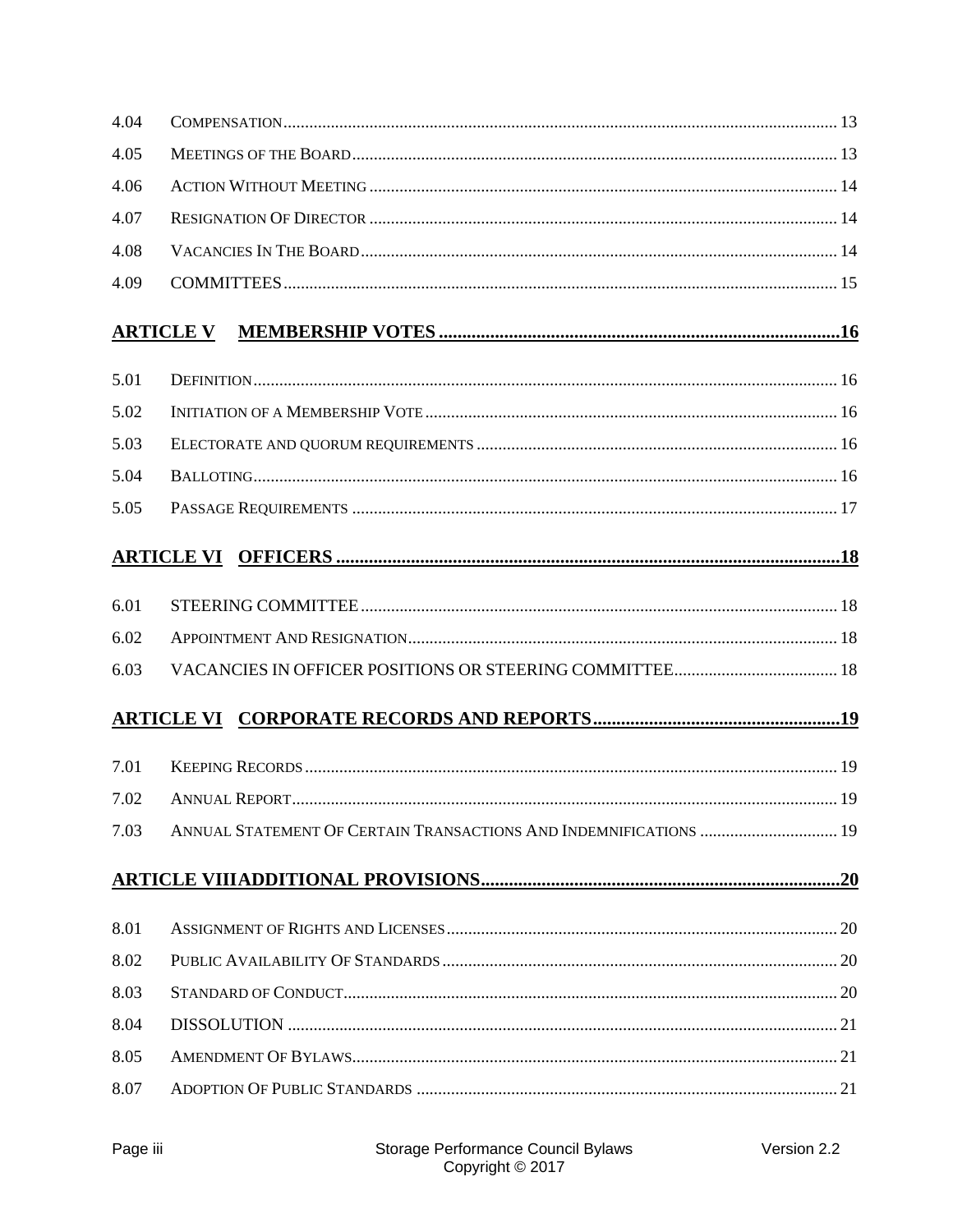| 8.08 |  |
|------|--|
|      |  |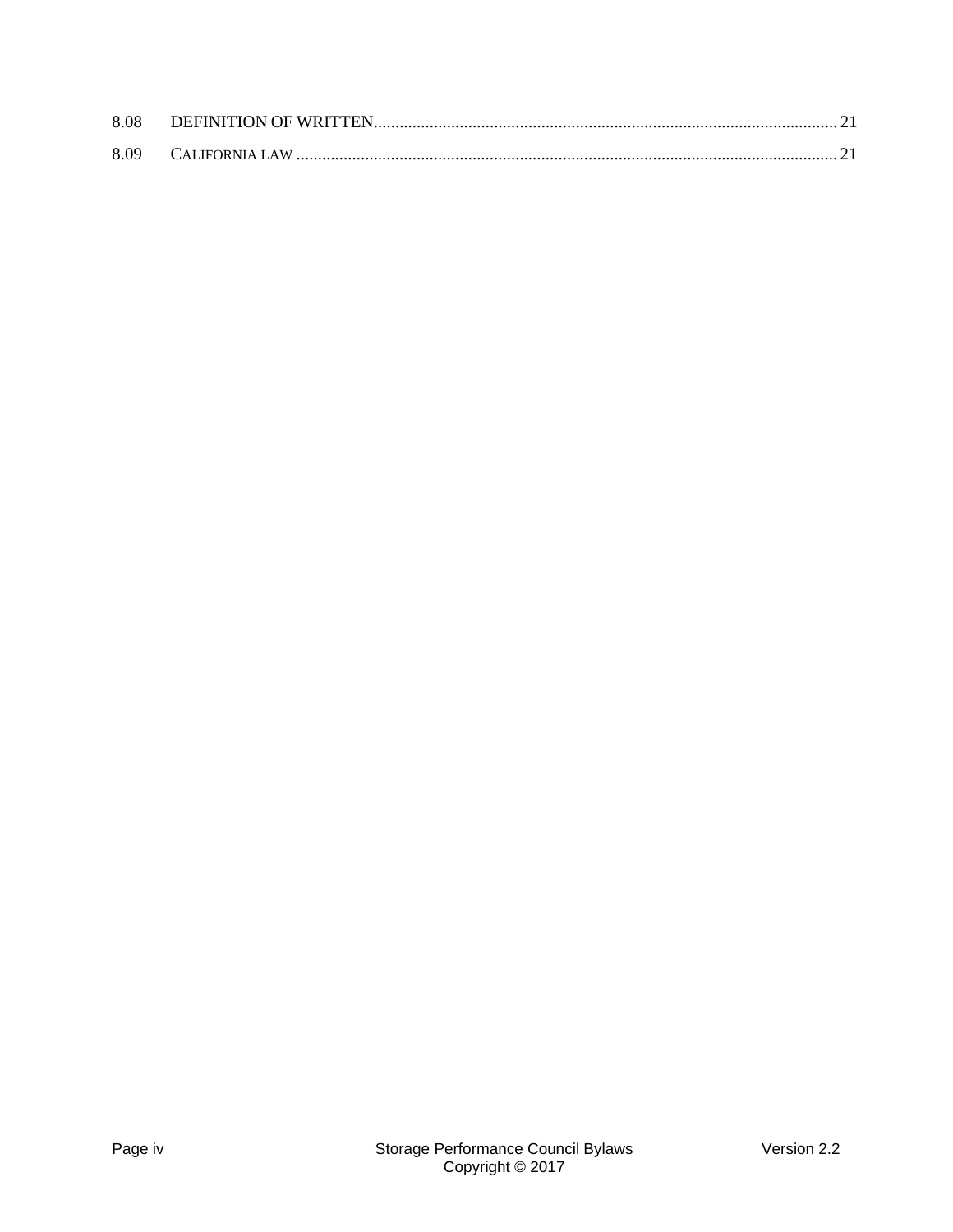# PREFACE

# REVISION RECORD

| <b>Revision</b> | Date           | Page /<br><b>Clause</b> | <b>Description of Change</b>                                                                                                                    | Originator       |
|-----------------|----------------|-------------------------|-------------------------------------------------------------------------------------------------------------------------------------------------|------------------|
| 1.0             | 1/12/97        | All                     | <b>Draft Release</b>                                                                                                                            | F. Raab/R. Reich |
| 1.1             | 6/28/97        | many                    | Change name from I/O-PC to SPC                                                                                                                  | R. Reich         |
| 1.2             | 10/15/97       | Many                    | Conversion to Word97 for first meeting                                                                                                          | J. Stephens      |
| 1.3             | 10/31/97       | many                    | Include changes for 10/22/97 meeting                                                                                                            | J. Stephens      |
| 1.4             | 12/12/97       | Many                    | Include Changes from document reviews                                                                                                           | J. Stephens      |
| 1.5             | 12/18/97       | Many                    | Include changes for 12/16/97<br>Teleconference                                                                                                  | J. Stephens      |
| 1.5.1           | 1/5/98         | Many                    | Model TPC bylaws more closely                                                                                                                   | J. Stephens      |
| 1.6.0           | 1/28/98        | Many                    | Incorporate Changes from T. Skornia                                                                                                             | J. Stephens      |
| 1.6.1           | 2/2/98         | 11                      | Super-majority for Bylaws amendment                                                                                                             | J. Stephens      |
| 1.6.2           | 1/24/99        | $\mathbf{1}$            | Remove draft status, update SPC<br>address, phone, fax, email, and website<br>information                                                       | W. E. Baker      |
| 1.7.0           | 12/15/99       | $\mathbf{1}$            | Modify Associate Membership<br>requirements and create an Academic<br>Membership class based on November<br>1999 Membership Vote                | W. E. Baker      |
| 1.7.1           | 10/10/01       | $\overline{\mathbf{4}}$ | Change dues structure (Article 2.05).                                                                                                           | R. Reich         |
| 1.8             | 6 Feb 2003     |                         | Change to pro-rated Membership dues<br>(reverses above revision)                                                                                | W. E. Baker      |
| 2.0             | 23 July 2012   | Many                    | General review and alignment with<br>current practice                                                                                           | J. Stephens      |
| 2.1             | 9 January 2017 | Many                    | Define membership change process<br>Define meeting invitation requirements<br>General review and alignment with<br>corporate legal requirements | J. Stephens      |
| 2.2             | 18 July 2017   | 3.01<br>3.03            | Define Emeritus membership status                                                                                                               | J. Stephens      |

#### INTENDED AUDIENCE

This plan is intended for use by members of the Storage Performance Council.

#### COPYRIGHT

This document is Copyright © Storage Performance Council 1997 - 2017; All Rights Reserved.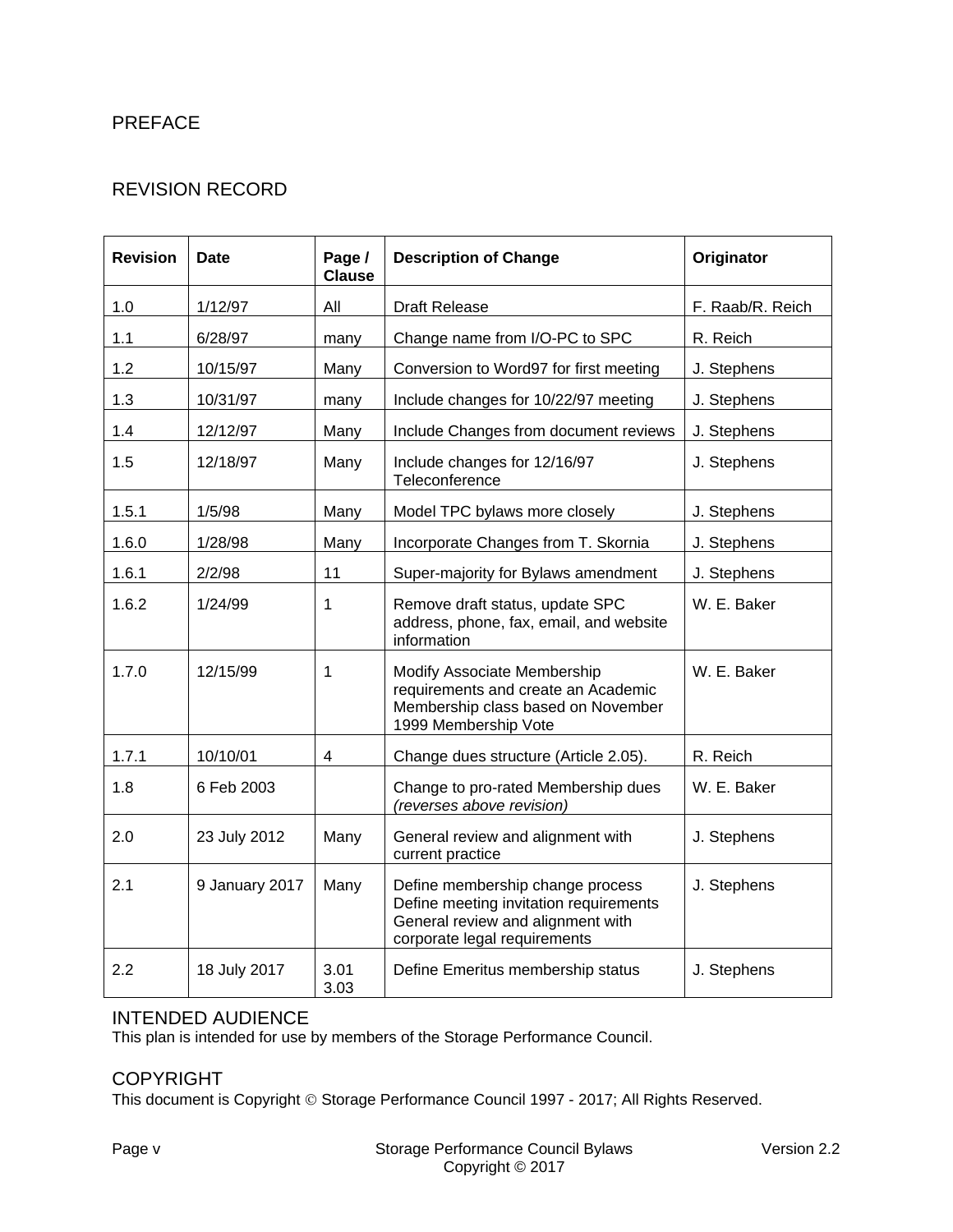# **ARTICLE I NAME AND PURPOSE**

#### 1.01. NAME

The name of this corporation is Storage Performance Council (hereafter, "the Corporation" or "SPC"). It is a non-profit corporation.

# 1.02 PURPOSE

The specific purposes for which SPC is formed are as stated in its Articles of Incorporation, which currently state that its purposes are to define, standardize, and promote vendor-neutral storage subsystem benchmarks, as well as to disseminate objective, verifiable performance data to the computer industry and its customers. The SPC seeks to promote performance improvement in storage subsystems by fostering the free and open exchange of ideas and information, and to ensure lawful, fair, and vigorous competition among vendors as a means for improving the products and services available to the public. It is the policy of the SPC to comply fully with all federal, state and local laws, including the federal and state antitrust laws of the United States and applicable foreign competition laws.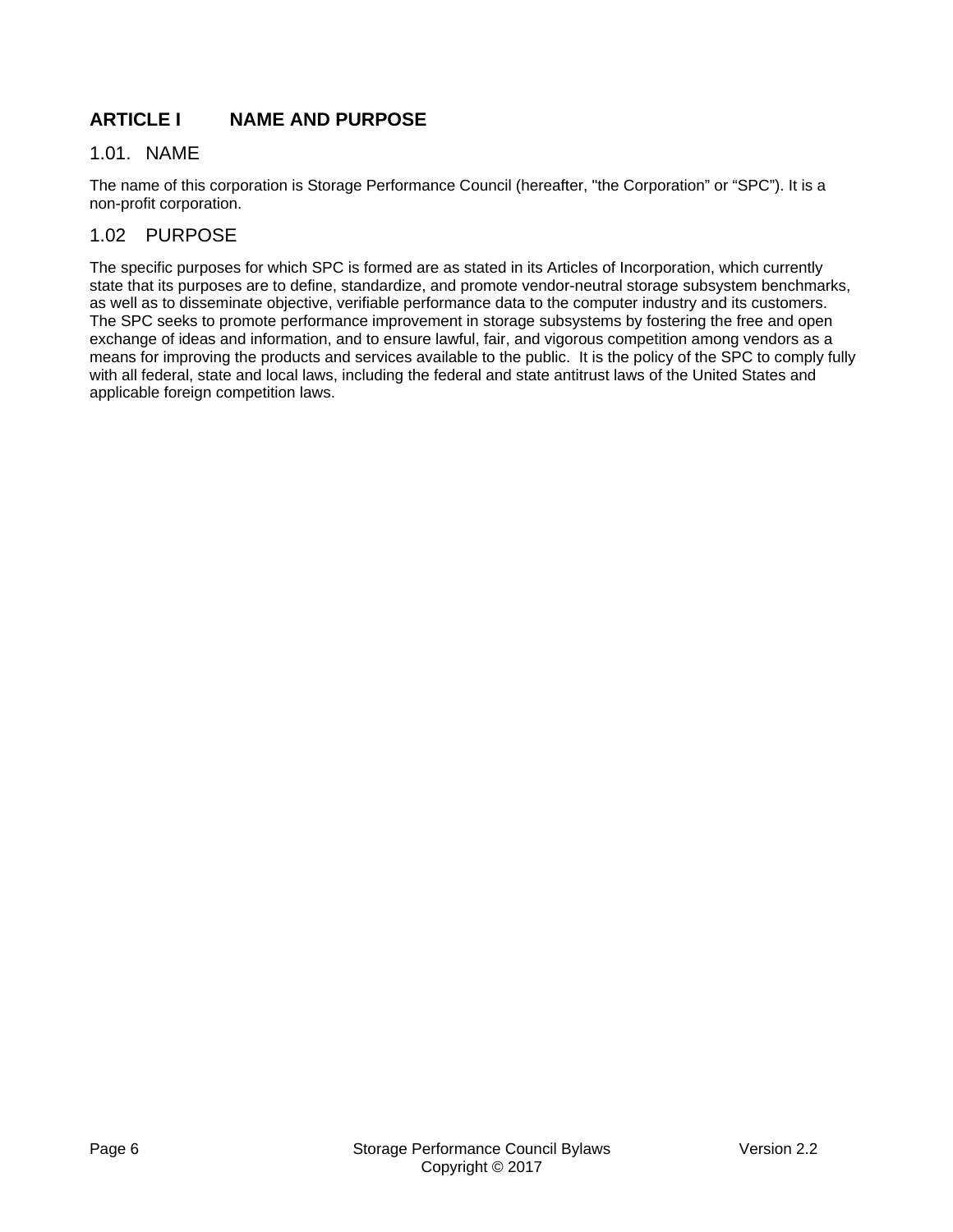# **ARTICLE II OFFICES**

#### 2.01 PRINCIPAL OFFICE

The principal office of the Corporation for its transaction of business is located in the City of Redwood City and County of San Mateo in the State of California.

#### 2.02 CHANGE OF ADDRESS

The Board of Directors (also referred to herein as "SPC Board" or the "Board") is hereby granted full power and authority to change the principal office of the Corporation from one location to another within or outside the State of California. Any such change shall be noted by the Secretary in these Bylaws, and shall not be considered an amendment of these Bylaws.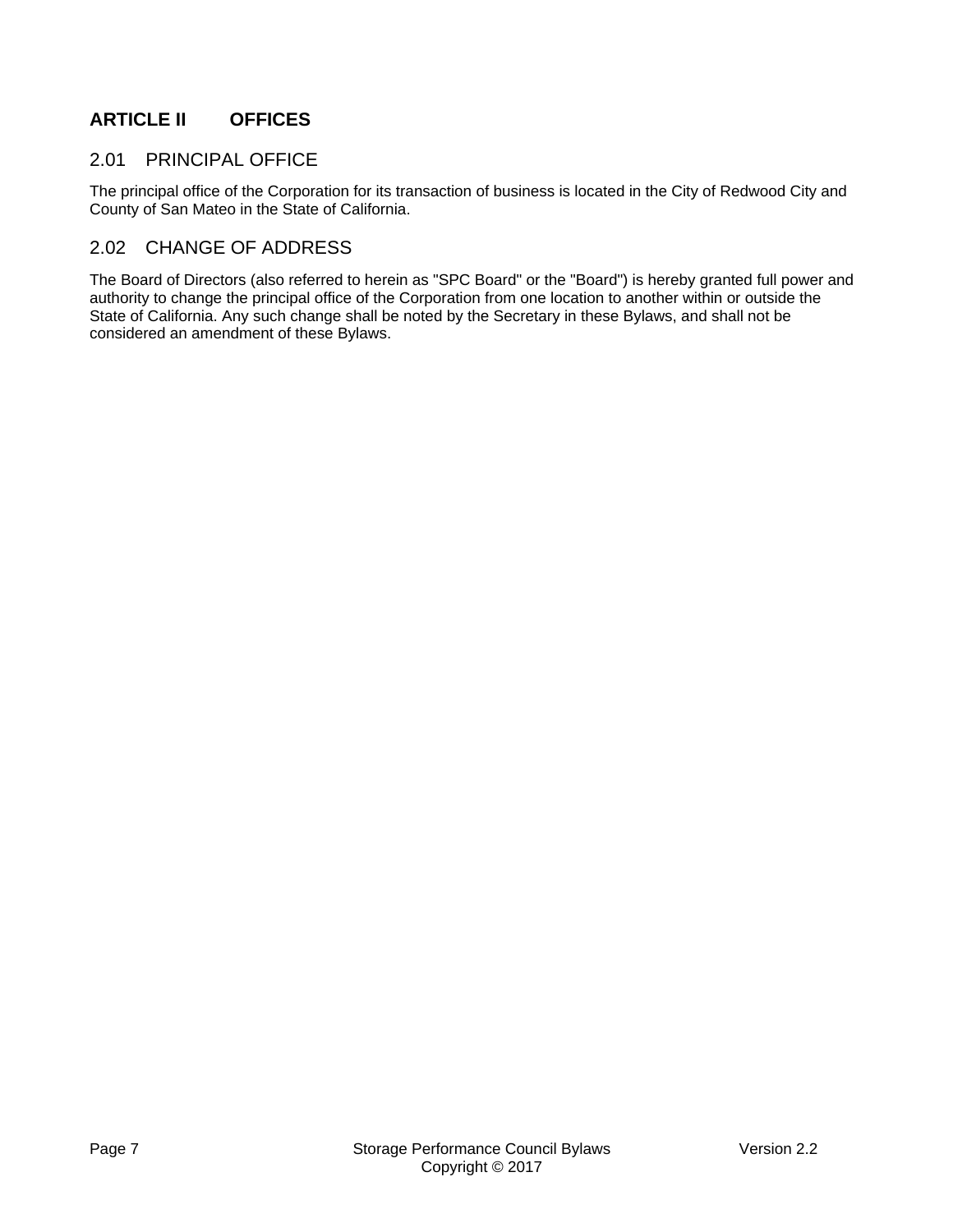# **ARTICLE III MEMBERS**

#### 3.01 CLASSIFICATION AND QUALIFICATION OF MEMBERS

The SPC shall have four classes of members: Full, Associate, Academic, and Emeritus. No person or entity shall hold more than one membership in the Corporation at any one time.

- (a) **Full Member:** Any company or organization may apply to become a Full Member of the SPC. Full Members are "members" as that term is defined in Section 5056 of the California Corporations Code or any successor statute (also referred to herein as the "Code"). (Note: all references to "members" in the SPC bylaws and policies refer to Full Members unless stated otherwise). Full Members have all the rights of members of a California Nonprofit Mutual Benefit Corporation which are provided in the Code and these Bylaws, including the following:
	- (1) Right to appoint a director, as defined in ARTICLE III, to the Board of Directors. This person is also referred to as the 'Primary Representative' of the member. For all intents and purposes, 'Primary Representative' and 'Director' are synonymous.
	- (2) Right of access to all internal SPC documents.
	- (3) Right to vote on final approval of any and all proposed SPC Benchmark Standards and any other SPC Matter
	- (4) Right to voluntarily participate in technical subcommittee activities under the guidelines and policies set forth in these Bylaws as well as the SPC Policies and Procedures.
	- (5) Right to nominate a guest to attend SPC Board meetings.
	- (6) Right to nominate a guest to participate, as a non-voting member, in an SPC technical subcommittee.

Only the identified Primary Representative of a member can be nominated and elected to the SPC Steering Committee. Full members are required to follow all SPC bylaws and policies.

- (b) **Associate Member:** Any company or organization may apply to become an Associate Member. Associate Members are not "members" as that term is defined in the Code and do not have any of the rights of members provided by the Code unless expressly provided in these Bylaws or expressly granted by resolution of the Board. Associate Members are required to follow all SPC bylaws and policies. An Associate Member of the SPC is entitled to the following:
	- (1) Right to receive all SPC mailings and information shared with members;
	- (2) Right to attend SPC Board meetings, if invited;
	- (3) Right to participate, as a non-voting member, in SPC technical subcommittees, if invited.

Associate Members are not eligible to:

- (1) Vote on any SPC matter;
- (2) Chair any SPC subcommittee or act as an officer of the Corporation;
- (3) Appoint a member to the Board of Directors;
- (4) Attend SPC Board (General Council) or subcommittee meetings other than as an invited guest.
- (c) **Academic Member:** Academic membership is open to both accredited academic institutions and individuals associated with such institutions. Academic Members are not "members" as that term is defined in the Code and do not have any of the rights of members provided by the Code unless expressly provided in these Bylaws or expressly granted by resolution of the Board. Academic members are required to follow all SPC bylaws and policies. An Academic member is entitled to the following:
	- (1) Right to receive all SPC mailings and information shared with members;
	- (2) Right to participate, as a non-voting member, in SPC technical subcommittees, if invited;
	- (3) Right to attend SPC Board meetings, if invited.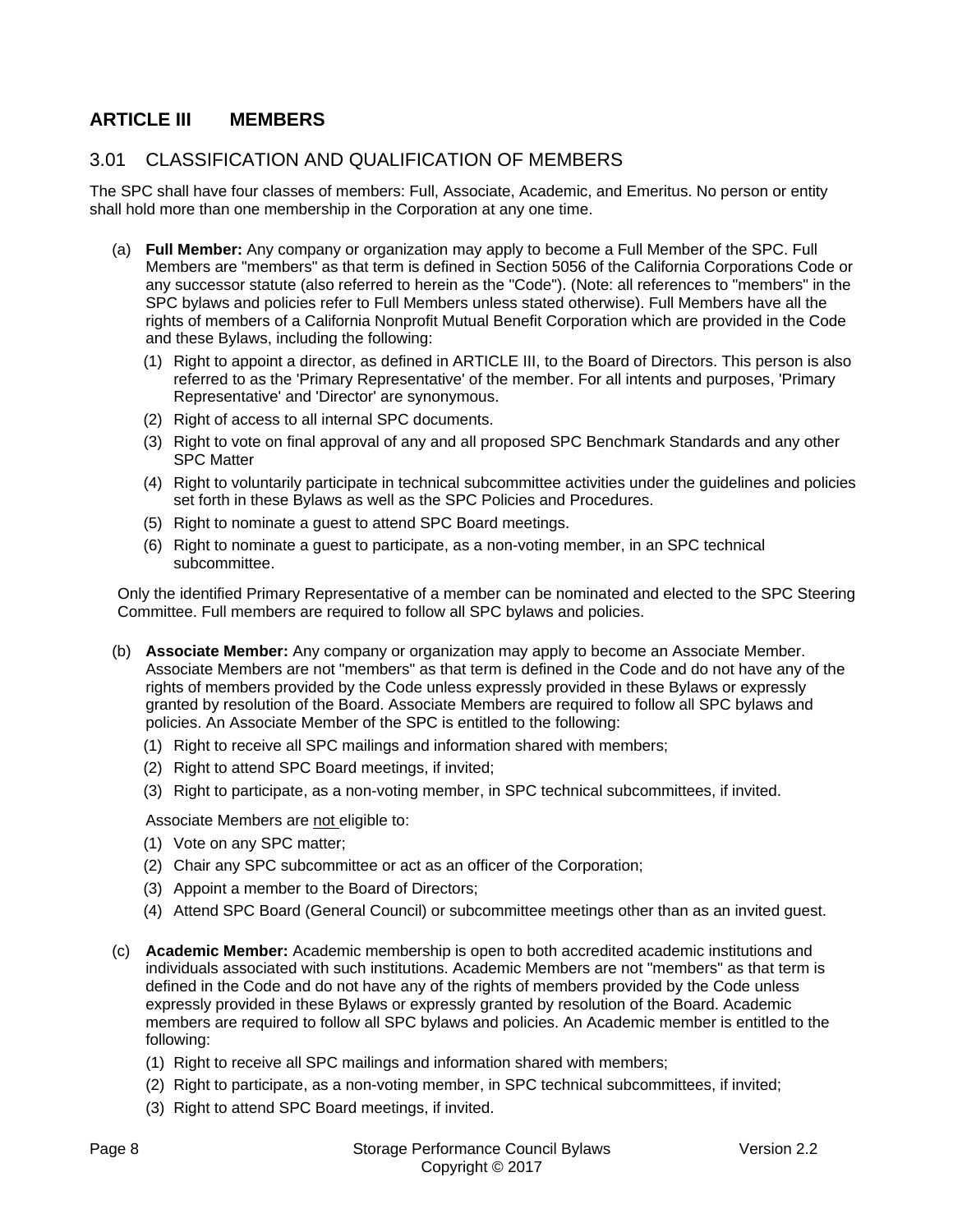Academic members are not eligible to:

- (1) Vote on any SPC matter;
- (2) Chair any SPC subcommittee or act as an officer of the Corporation;
- (3) Appoint a member to the Board of Directors
- (4) Attend SPC Board (General Council) or subcommittee meetings other than as an invited guest.

(d) **Member Emeritus**: Member Emeritus is awarded by the Board to an individual after long service as a representative. Members Emeritus are not "members" as that term is defined in the Code and do not have any of the rights of members provided by the Code unless expressly provided in these Bylaws or expressly granted by resolution of the Board. Members Emeritus are required to follow all SPC bylaws and policies. A Member Emeritus is entitled to the following:

- 1) Right to receive all SPC mailings and information shared with members;
- 2) Right to participate in SPC technical subcommittees as a non-voting member;
- 3) Right to attend SPC Board meetings as a non-voting member.

Members Emeritus are not eligible to:

- 1) Vote on any SPC matter;
- 2) Chair any SPC subcommittee or act as an officer of the Corporation;
- 3) Serve on the Board of Directors.

Table III-1 illustrates the rights and privileges for each SPC member class.

|                                           | Full<br><b>Member</b> | Associate<br><b>Member</b> | Academic<br><b>Member</b> | <b>Member</b><br><b>Emeritus</b>       |
|-------------------------------------------|-----------------------|----------------------------|---------------------------|----------------------------------------|
| <b>Membership Dues</b>                    | Set by SC             | Set by SC                  | Set by SC                 | None                                   |
| Formal motions/voting rights              | Yes                   | No                         | No                        | No                                     |
| <b>Attend Board meetings</b>              | Yes                   | If invited                 | If invited                | Yes                                    |
| Attend technical<br>subcommittee meetings | Yes                   | If invited                 | If invited                | Yes, as a<br>non-voting<br>participant |
| Access to Members Only website            | Yes                   | Yes                        | Yes                       | Yes                                    |

#### **Table III-1 Membership Rights**

#### 3.02 INVITED GUESTS

The procedures for inviting a guest to attend a meeting of the Board or of a technical subcommittee shall be governed by the policies and procedures of the SPC in force at the time of the attendance request.

# 3.03 ELIGIBILITY FOR MEMBERSHIP

Any person or entity who pays the annual dues and who is not a subsidiary or affiliate of one or more members is eligible to be a member of the Corporation. For purposes of eligibility, an entity or corporation is a subsidiary of one or more members if one or more members own, directly or indirectly, voting stock sufficient to elect a majority of the Board of Directors of said entity or corporation. For purposes of eligibility, an affiliate of a member is any person, or entity who directly, or indirectly through one or more intermediaries, controls, is controlled by or is under common control with said member.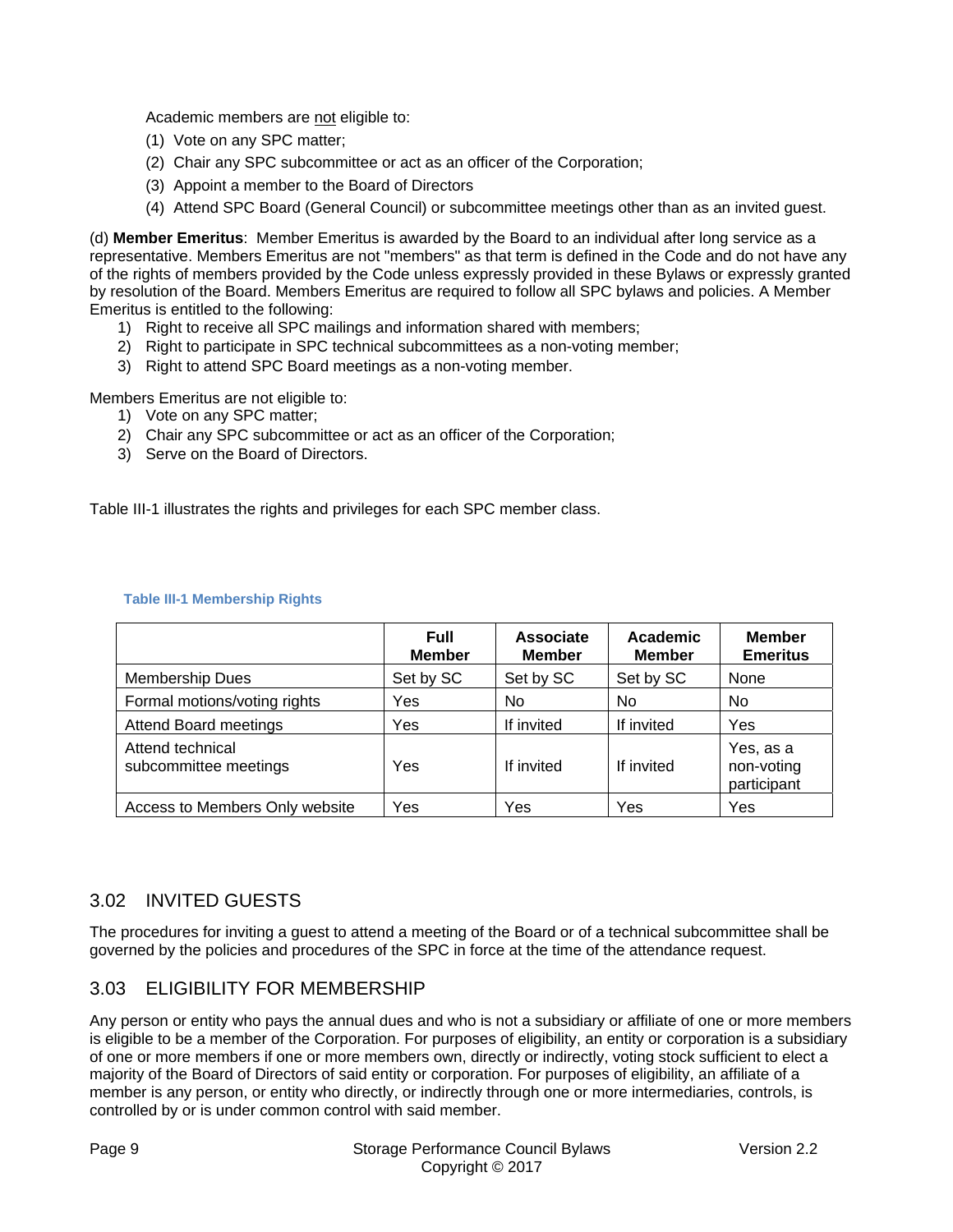Eligibility for Member Emeritus is limited to individuals who have retired after lengthy service as a representative.

#### 3.04 ADMISSION TO MEMBERSHIP

- (a) Any person or entity that is eligible for membership (see Clause 3.01) may apply for membership by submitting to the Administrator of the Corporation an application in such form and in such manner as shall be prescribed by the Steering Committee. The application must be accompanied by an agreement in writing, in the form of a purchase order or other written document acceptable to the Administrator, to pay within ninety (90) days the first year's annual dues.
- (b) Upon receipt of a membership application, the Administrator shall determine whether an applicant may be granted membership and forward a recommendation to the Steering Committee. While membership will generally be granted, the Administrator has the discretion to recommend against membership for any applicant when granting said membership would not be in the best interests of the Corporation.
- (c) Membership shall be granted to the applicant upon passage of a motion by the Steering Committee accepting the membership application. Should the Steering Committee motion granting membership fail, the applicant's membership application is denied.
- (d) The Administrator may, and upon the written request of five or more members shall, submit to the Board of Directors the question of whether an applicant meets the membership requirements. In such a case, a Board Vote shall be taken to determine whether or not the applicant is granted membership in the Corporation.
- (e) Upon admission to membership each member shall be entitled to all rights accorded to their membership class.

#### 3.05 APPLICATION FEE

There shall be no fee for making an application for membership in the Corporation.

#### 3.06 CHANGES IN MEMBERSHIP CLASS

A Full Member who wishes to become an Associate Member may do so at any time, by providing a written request to the Administrator of the Corporation. The change in membership class shall not result in a refund of any annual dues that have been paid for the current year at the time of the request.

An Associate Member who wishes to become a Full Member shall submit a new membership application, in accordance with 3.04. If that membership is granted, the Associate Member shall become a Full Member once the then current difference between the dues level for Associate Members and Full Members has been paid. If that membership application is rejected, the Associate Membership shall continue without change.

#### 3.07 DUES

- (a) The annual dues for any given year are payable to the Corporation by members in such amount as shall be determined by resolution of the Steering Committee.
- (b) The membership shall be notified of the dues levels for a given year as soon after the resolution as is practical.
- (c) The payment schedule for annual dues, including any deadlines, penalties or actions due to nonpayment of annual dues, shall be governed by the policies and procedures or the SPC in force at the time of the notification of the dues level for a given year.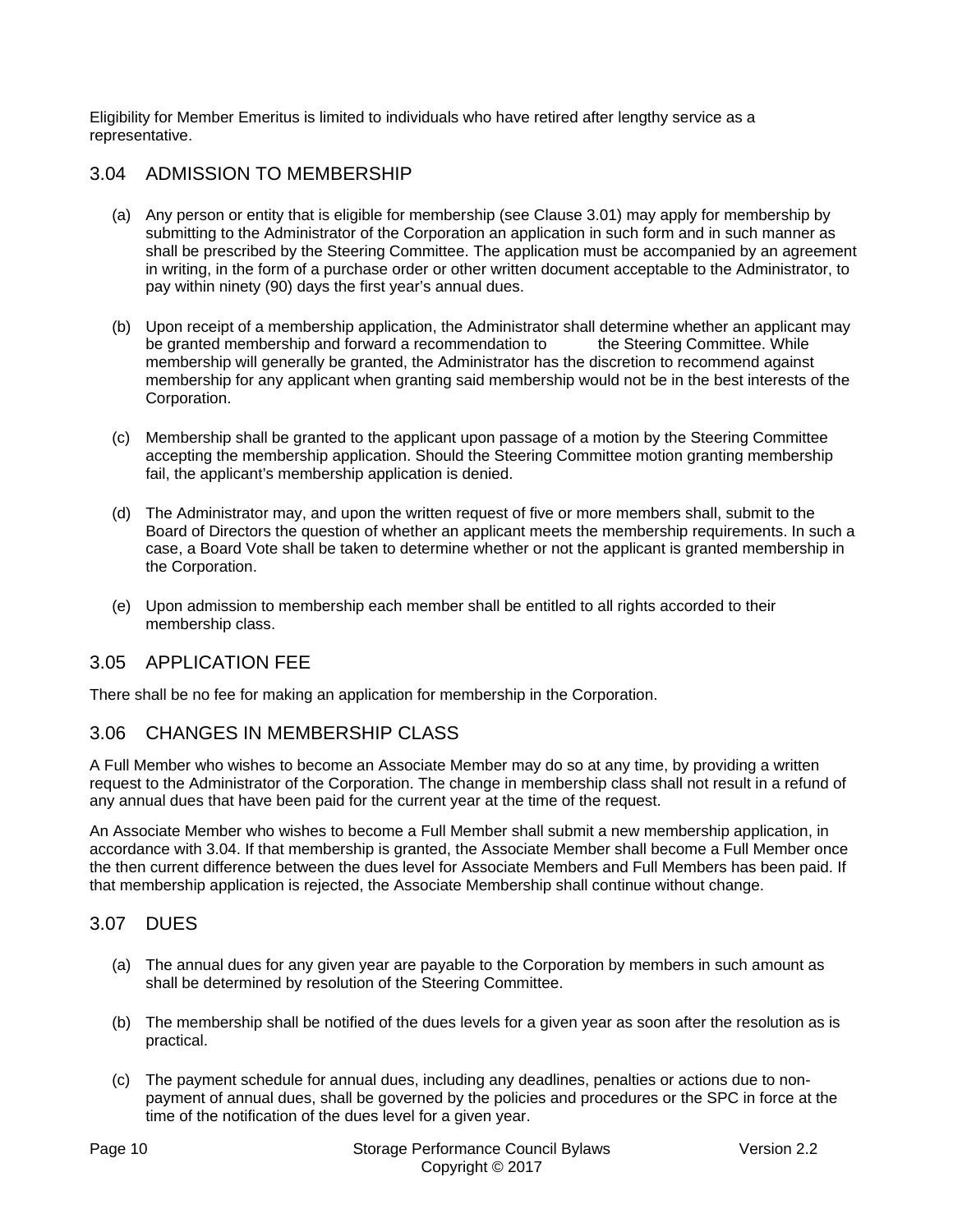#### 3.08 NUMBER OF MEMBERS

There shall be no limit on the number of members that the Corporation may admit.

#### 3.09 MEMBERSHIP BOOK

The Corporation shall keep in written form a membership book containing the name and address of each member. The book shall also contain the fact of termination and the date on which such membership ceased. Such book shall be kept at the principal offices of the Corporation and shall be subject to the rights of inspection required by law and set forth in these Bylaws. The Administrator shall be responsible for maintaining such membership book.

#### 3.10 INSPECTION RIGHTS OF MEMBERS

- (a) **Demand.** Subject to the Corporation's right to set aside a demand for inspection pursuant to Section 8331 of the Code and the power of the court to limit inspection rights pursuant to Section 8332 of the Code, any member may do either or both of the following:
	- (1) Inspect and copy the record of all the members' names, addresses and voting rights at reasonable times, on ten (10) business days prior written demand on the Corporation, which demand shall state the purpose for which the inspection rights are requested; or
	- (2) Obtain from the Administrator, on written demand and tender of a reasonable charge (as set by the Administrator), a list of the names, addresses and voting rights of those members entitled to vote for the election of Directors, as of the most recent record date for which it has been compiled or as of the date of demand. The demand shall state the purpose for which the list is requested. The membership list shall be available on or before the later of ten (10) business days after the demand is received or after the date specified therein as the date of which the list is to be compiled.

#### 3.11 CERTIFICATES OF MEMBERSHIP

The Corporation shall not issue membership certificates.

#### 3.12 NONLIABILITY OF MEMBERS

- (a) Members and their representatives shall not be subject to or responsible for the liabilities of the Corporation.
- (b) A member of the Corporation and its individual representatives shall not solely because of such membership be personally liable for the debts, obligations, or liabilities of the Corporation.

#### 3.13 TRANSFERABILITY OF MEMBERSHIP

Neither the membership in the Corporation nor any rights in the membership may be transferred for value nor otherwise without the consent of the Board, which shall not be unreasonably withheld.

#### 3.14 TERMINATION OF MEMBERSHIP

- (a) **Causes**. Membership and all rights of membership shall automatically be terminated on the occurrence of any of the following causes:
	- (1) The voluntary resignation of a member with notice as prescribed by these Bylaws;;
	- (2) Where a membership is issued for a period of time, the expiration of such period of time;
	- (3) The death of a member who is an individual or him or her becoming an affiliate of another member;
	- (4) The dissolution of a member that is a corporation or its becoming an affiliate of another member;
	- (5) The nonpayment of dues, subject to the limitation set forth in Section 7341 of the California Corporations Code.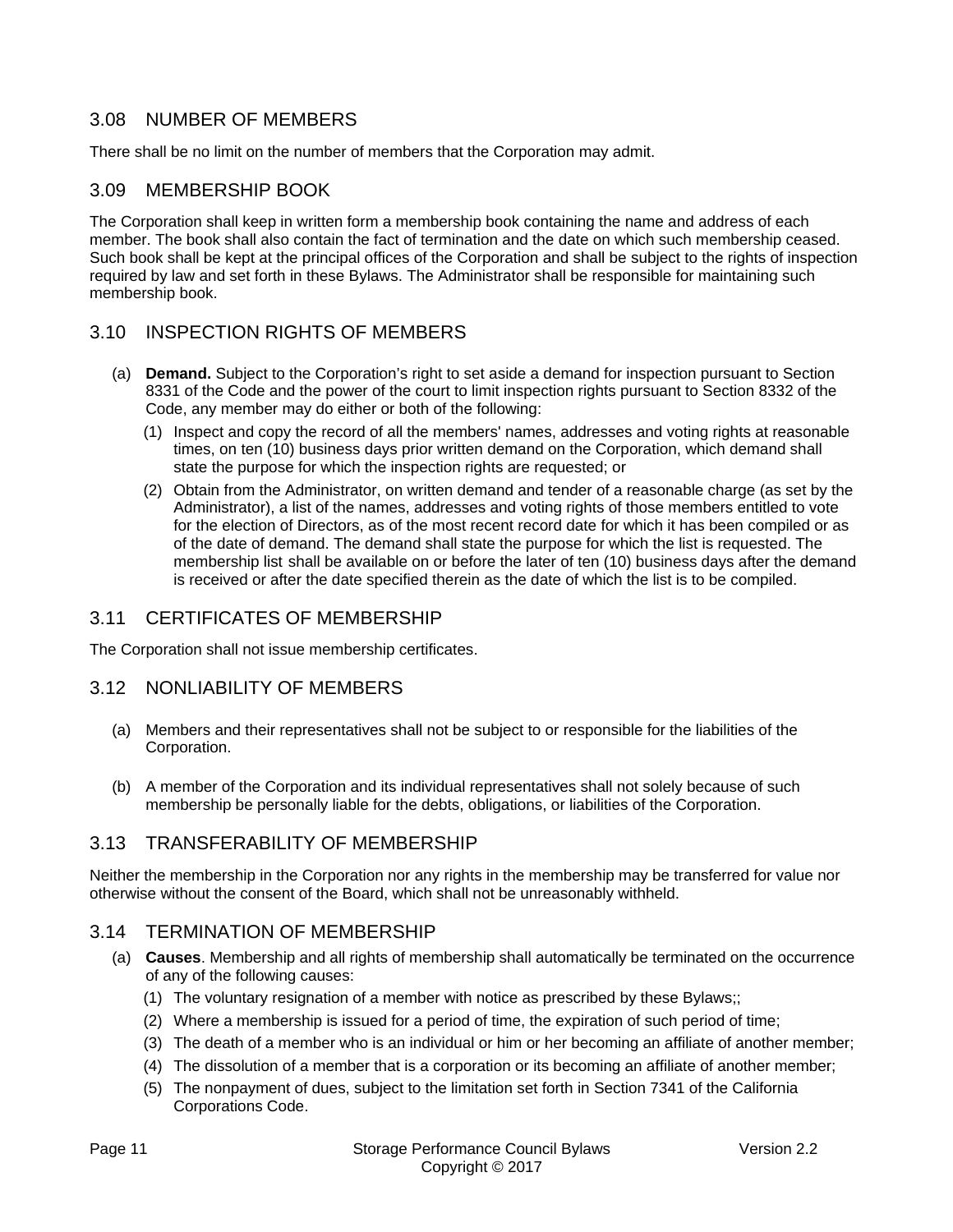- (6) Expulsion of the member based on the good faith determination by the board that the member has failed in a material and serious degree to observe the rules of conduct of the Corporation or has engaged in conduct materially and seriously prejudicial to the purposes and interests of the Corporation, with the procedures for expulsion being as established and published by the Board.
- (b) **Resignation by Giving Notice**. The membership of any member of the Corporation shall automatically terminate on such member's written request for such termination delivered to the Administrator of the Corporation personally or deposited in United States first-class mail, postage prepaid. Membership terminates on the date that the Administrator receives the request.
- (c) **Effect of Termination**. All rights of a member in the Corporation and in its property shall cease on the termination of such member's membership. Termination shall not relieve the member from any obligation for charges incurred, services or benefits actually rendered, dues, or fees, whether arising from contract or otherwise. The Corporation shall retain the right to enforce any such obligation or obtain damages for its breach.
- (d) **Challenge of Termination**. Any action challenging an expulsion or termination of membership, including a claim alleging defective notice, must be commenced within one year after the date of the expulsion or termination.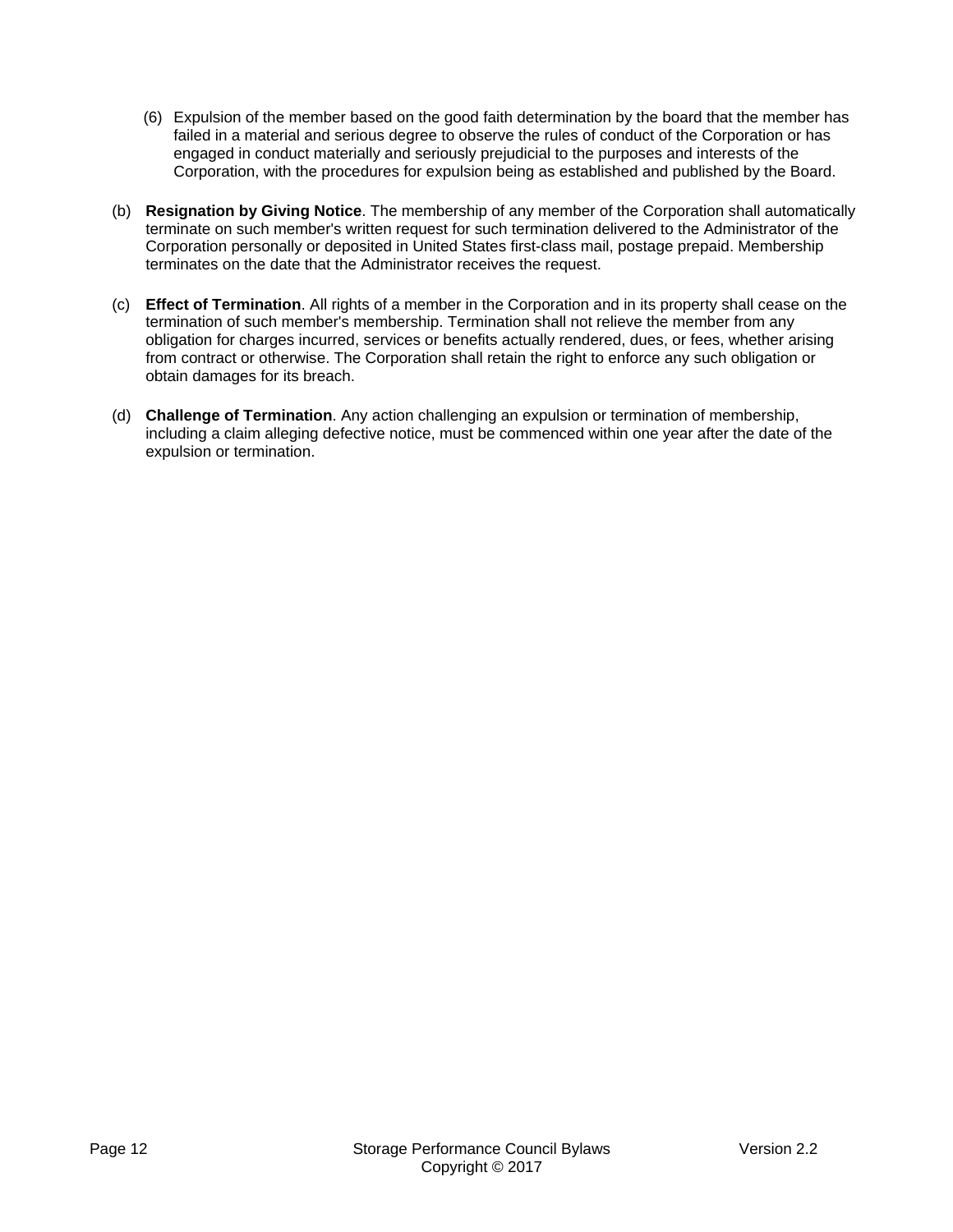# **ARTICLE IV DIRECTORS**

#### 4.01 NUMBER

The Corporation shall have one Director for each Full Member. The number of Directors is only limited by the number of Full Members. Upon admission or termination of a Full Member, the size of the Board will be considered to be automatically adjusted. No action on the Board's part is required after accepting a Full Member's membership application or the termination of a Full Member's membership.

#### 4.02 QUALIFICATIONS

A Director of the Corporation may be any person who is a Full Member, or an employee of a Full Member that is itself a corporation.

#### 4.03 TERMS OF OFFICE

Each Director shall hold office for so long as he or she is a member or, if such Director is an employee of a member, until such member terminates its membership or replaces said Director with another representative.

#### 4.04 COMPENSATION

The Directors shall serve without compensation from the Corporation, but may be reimbursed actual expenses associated with such service as may be approved by the Board.

#### 4.05 MEETINGS OF THE BOARD

- (a) **Call of Meetings**. Meetings of the Board may be called by the Steering Committee or scheduled in advance by the Board.
- (b) **Place of Meetings**. Meetings of the Board shall be held at such place as the Board or Steering Committee shall designate.
- (c) **Notice of Meetings**. Unless scheduled in advance by the Board, meetings shall be held on five (5) days notice by first class mail, postage prepaid, or on two (2) days notice delivered personally or by telephone or telegraph. Notice of the meeting need not be given to any Director who has waived his right to notice (see Clause 4.05(d)). All such waivers, consents, and approval shall be filed with the corporate record or made a part the minutes of the meetings.
- (d) **Waiver of Notice.** A Director will be deemed to have waived his right to notice of a meeting upon receipt by the Administrator of one or more of the following:
	- a waiver of notice signed by the Director
	- a written consent to holding the meeting signed by the Director
	- an approval of the minutes of the meeting, whether before or after the meeting, signed by the **Director**
	- proof of attendance at the meeting without protesting, either prior thereto or at its commencement, by the Director.
- (e) **Quorum**. Greater than one third of the Directors constitutes a quorum of the Board for the transaction of business, except as hereinafter provided.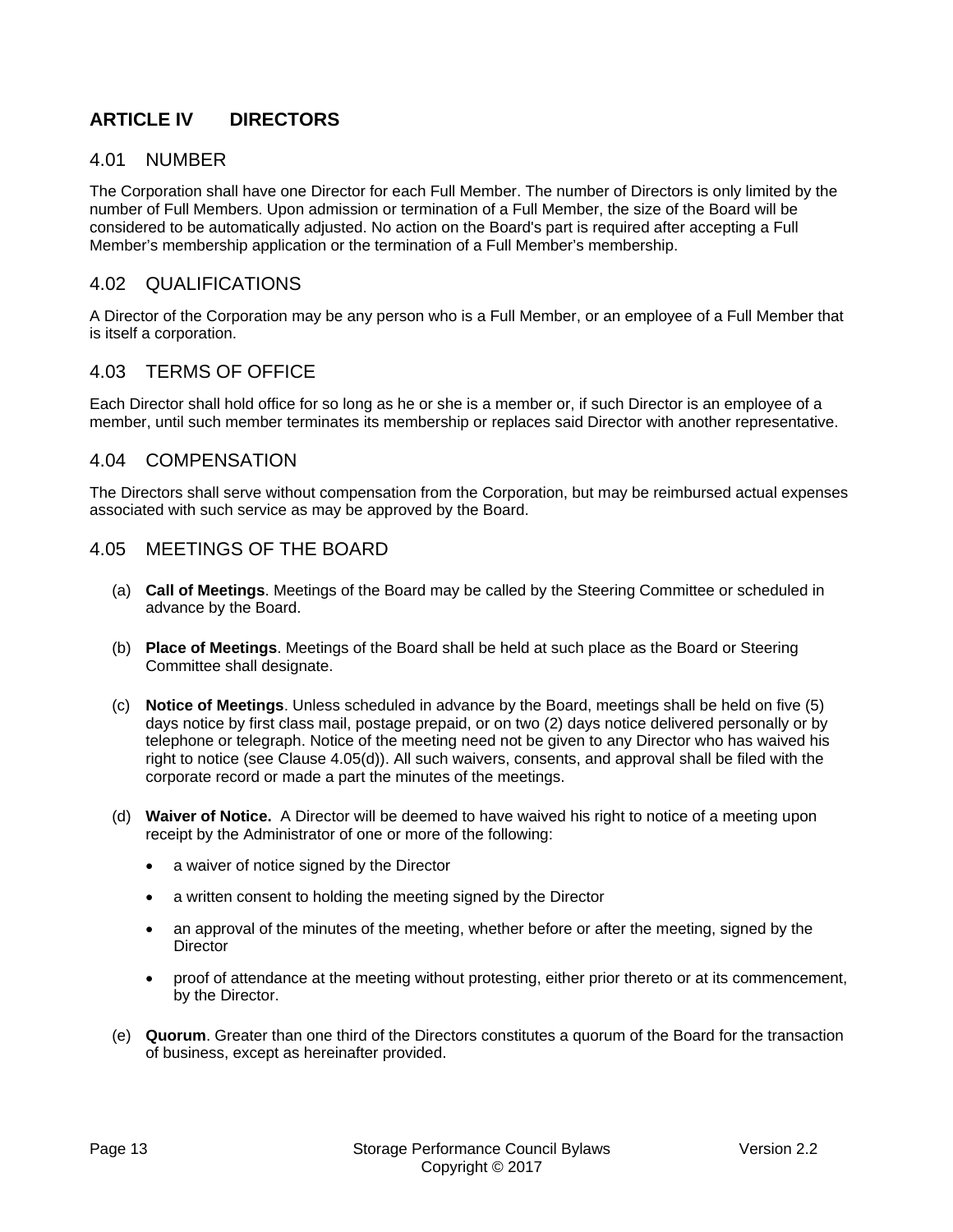- (f) **Transactions of Board**. Except as otherwise provided in the Articles, in these Bylaws, or by law, every act or decision done or made by a majority of the Directors present at a meeting at which a quorum is present is the act of the Board.
- (g) **Conduct of Meetings**. The Chairman of the Steering Committee or, in his or her absence any Director selected by the Chairman of the Steering Committee, shall preside at meetings of the Board of Directors. The Secretary of the Corporation or such other person appointed by the presiding officer shall act as Secretary of the Board. Board meetings may be held in person or by conference telephone or similar communications equipment, so long as all Directors participating in such meeting can hear one another. Such participation shall constitute personal presence at the meeting, if all of the following apply:
	- Each Director participating in the meeting can communicate with all of the other Directors concurrently;
	- Each Director is provided the means of participating in all matters before the Board, including the capacity to propose, or to interpose an objection to, a specific action to be taken by the Board; and
	- The Board adopts and implements some means of verifying both of the following:
		- o A person communicating by telephone, electronic video screen, or other communications equipment is a Director entitled to participate in the Board meeting; and
		- o All statements, questions, actions, or votes were made by that Director and not by another person not permitted to participate as a Director.
- (h) **Adjournment**. A majority of the Directors present, whether or not a quorum is present, may adjourn any meeting to another time and place. If the meeting is adjourned for more than twenty-four (24) hours, notice of the adjournment to another time or place must be given prior to the meeting's being reconvened to Directors who were not present at the time of the adjournment.

# 4.06 ACTION WITHOUT MEETING

Any action required or permitted to be taken by the Board may be taken without a meeting, if all members of the Board individually or collectively consent in writing to such action. Such written consent or consents shall be filed with the minutes of the proceedings of the Board. Such action by written consent shall have the same force and effect as the unanimous vote of said Directors.

# 4.07 RESIGNATION OF DIRECTOR

Any Director may resign effective on giving written notice to the Administrator of the Corporation, unless the notice specifies a later time for the effectiveness of such resignation. If the resignation is effective at a future time, a successor may be elected to take office when the resignation becomes effective.

#### 4.08 VACANCIES IN THE BOARD

- (a) **Causes.** A vacancy on the Board of Directors shall exist upon the death or resignation of any Director or on the termination of the membership of the member represented by a Director.
- (b) **Filling Vacancies.** Any vacancy, as a result of expulsion, death or resignation of a Director, shall, in the case of a Director who is an employee of a member, be filled by the member who was represented by said Director by appointing a replacement Director. If the membership of that member has terminated, however, all rights of membership shall automatically terminate and the size of the board shall be automatically adjusted.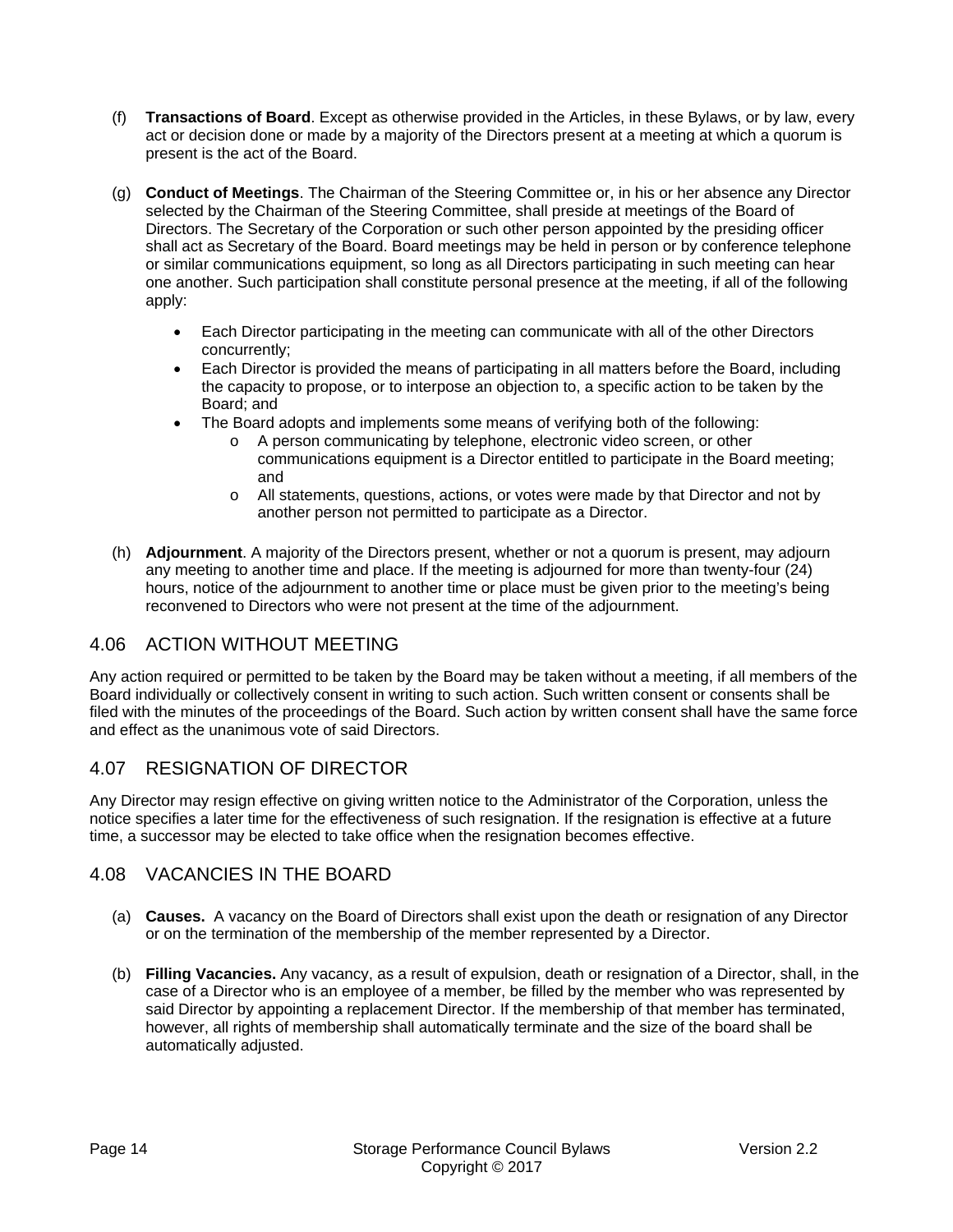#### 4.09 COMMITTEES

The Board, by resolution adopted by a majority of the Directors then in office provided a quorum is present, may create one or more committees to serve at the pleasure of the Board. Any such committee composed entirely of Directors shall have such authority as the Board shall set forth by resolution, to the extent permitted by law. The Board may also establish advisory committees, which may include non-Directors and which shall not have the authority of the Board. Unless expressly provided by the Board, all references to subcommittees refer to advisory committees.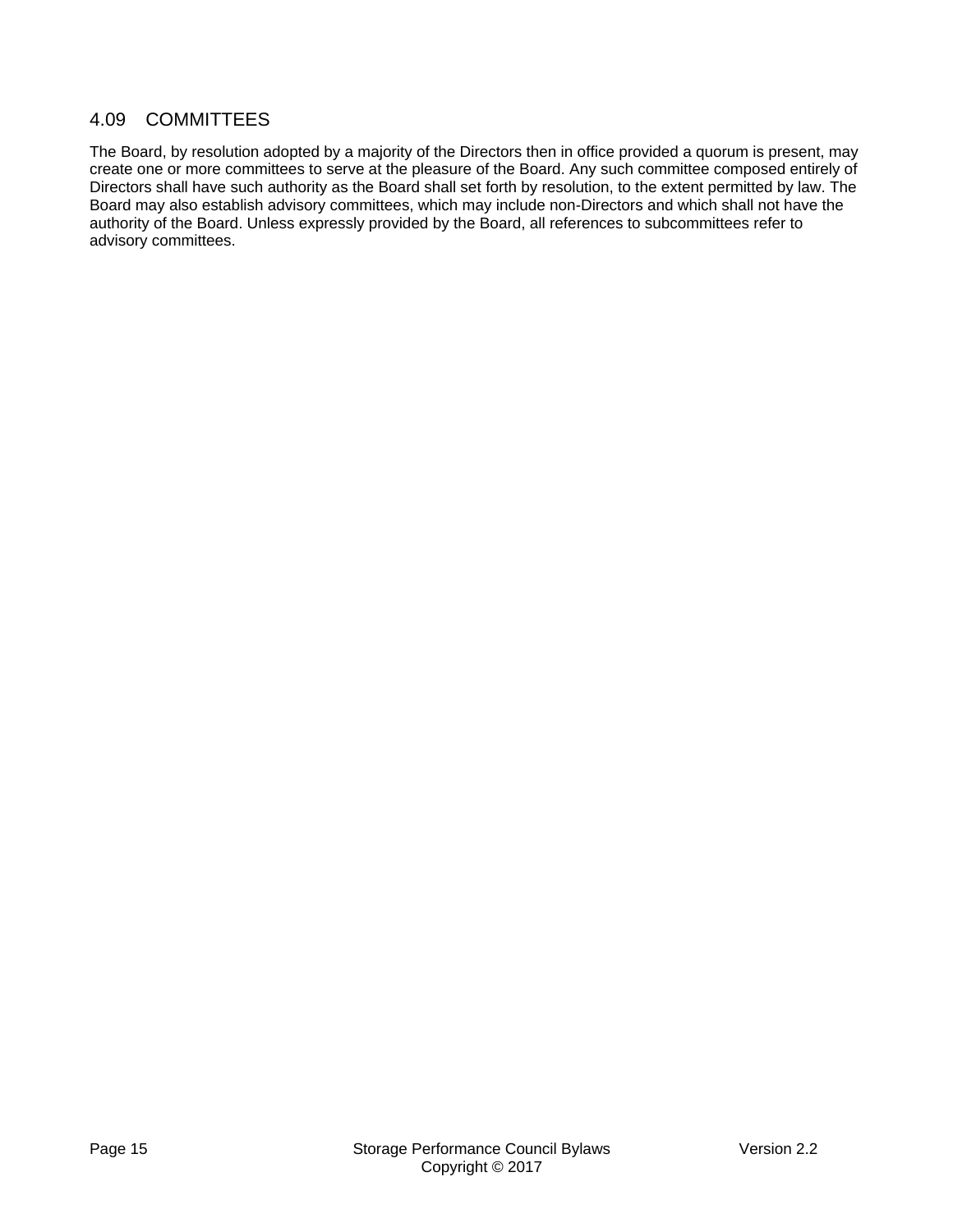# **ARTICLE V MEMBERSHIP VOTES**

#### 5.01 DEFINITION

Membership Votes are those votes that are presented to the Full Members of the SPC and conducted by the Administrator. They are reserved for substantive changes or milestones for the SPC, including:

- Changes to the Bylaws, and
- Approval of new standards.

#### 5.02 INITIATION OF A MEMBERSHIP VOTE

An affirmative Board Vote, as defined by the then-current *SPC Policies and Procedures*, is required to begin the Membership Vote process for a specific SPC action. Upon passage of the Board Vote, the Administrator shall establish the electorate for the Membership Vote.

#### 5.03 ELECTORATE AND QUORUM REQUIREMENTS

The Administrator shall establish the electorate for a Membership Vote as follows:

- a) An electronic message will be sent to the Primary Representative of each member to determine if that member wishes to participate in the Membership Vote.
- b) The electronic message will be formatted so that it is clearly identified as an "SPC Membership Voting Action" and include a clear statement of the SPC action proposed for the Membership Vote.
- c) A confirmation electronic message will be sent one week after the initial electronic message to ensure notification. The confirmation will contain the same content as the initial confirmation.
- d) Primary representatives must respond affirmatively within fourteen (14) calendar days from the distribution date of the initial message in order to be included as a participant in the Membership Vote. Responses must be in the form of a clearly identifiable message delivered to the Administrator.

If at least one-third of the SPC membership at the time of the Board Vote required by 5.02 responds affirmatively within the required time period, the quorum requirement for the Membership Vote is satisfied, and the electorate for the Membership Vote is members who responded affirmatively.

If fewer than one-third of the SPC membership at the time of the Board Vote required by 5.02 responds affirmatively within the required time period, the Membership Vote is not taken and the proposed SPC action fails.

#### 5.04 BALLOTING

After the electorate has been established for the Membership Vote, it will be balloted as follows:

- a) A ballot will be sent to the Primary Representative of each member in the electorate.
- b) The ballot will be formatted to clearly identify it as an "SPC Membership Voting Action" and will contain the complete motion submitted for a Membership Vote.
- c) A confirmation will be sent one week after the initial ballot to ensure notification. The confirmation will contain the same content as the initial ballot.
- d) Members of the electorate for the Membership Vote must respond within fourteen (14) calendar days from the initial distribution date of the ballot. Responses must be in the form of a clearly identifiable message delivered to the Administrator.
- e) Members in the electorate that do not respond within the required time period will be recorded as abstentions.
- f) Negative votes will be counted as abstentions unless the voting member submits a new version of the specification, document, or text that would result in their affirmative vote.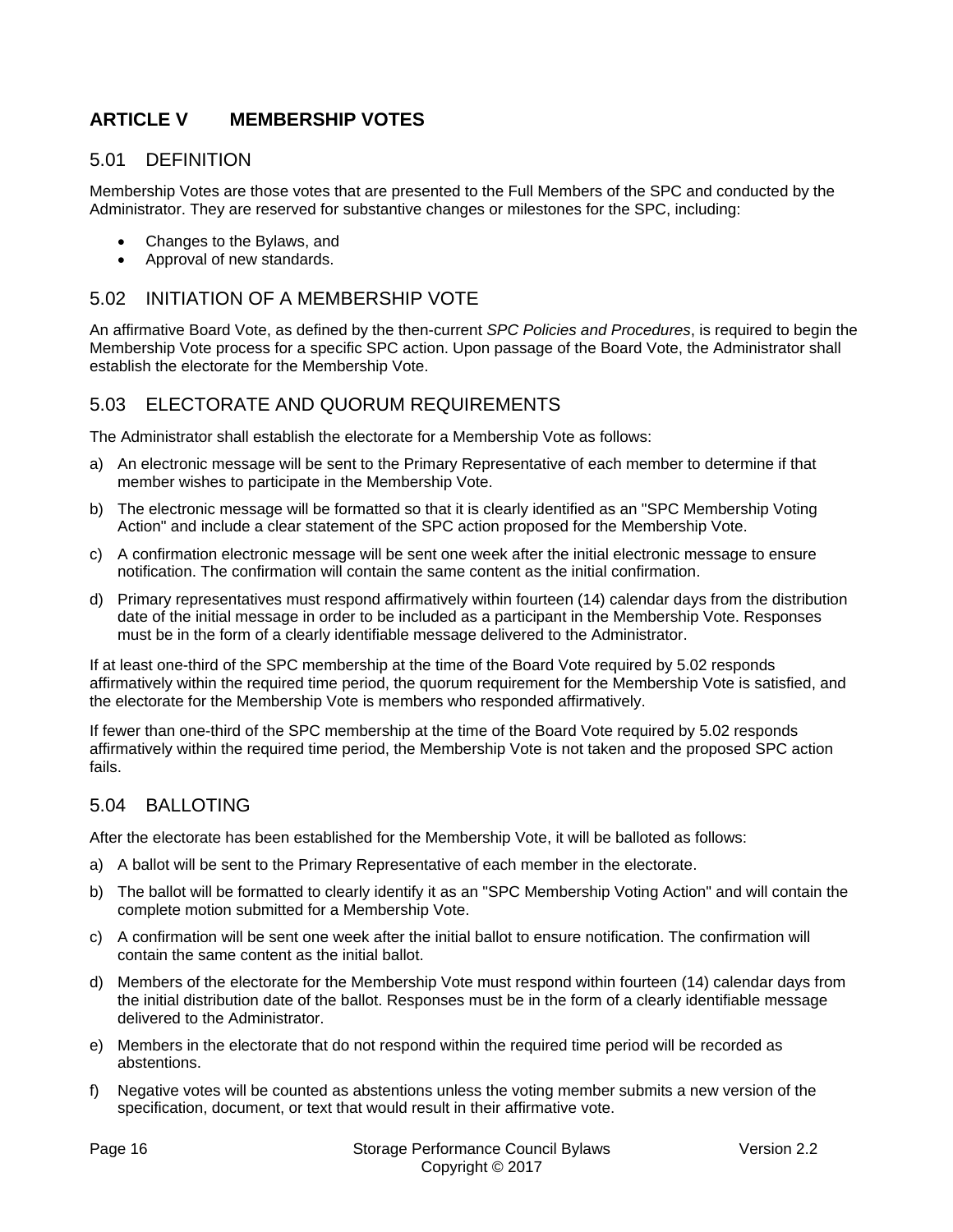# 5.05 PASSAGE REQUIREMENTS

- a) Abstentions will be recorded for the Membership Vote but will not be considered in determining the passage or failure of the Membership Vote.
- b) Passage of the Membership Vote will require at least two-thirds of the electorate to respond in the affirmative.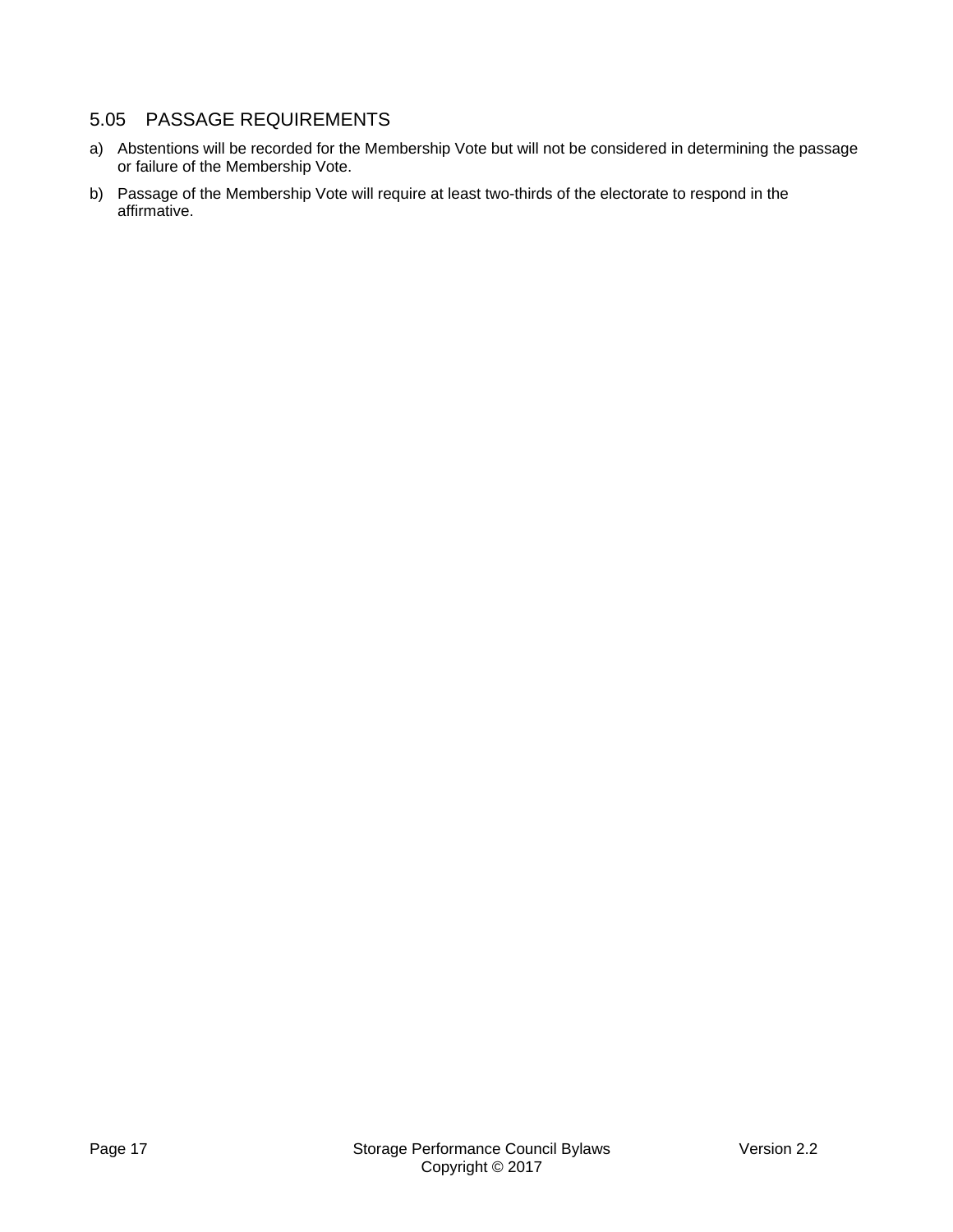# **ARTICLE VI OFFICERS**

#### 6.01 STEERING COMMITTEE

The Corporation will have a six- (6) member standing committee of the Board of Directors hereinafter referred to as the 'Steering Committee'. Each member of the Steering Committee is an officer of the Corporation.

#### 6.02 APPOINTMENT AND RESIGNATION

- (a) The voting membership of the Steering Committee consists of five (5) Directors of the Corporation who are formally nominated and elected by a Board vote during the first meeting of the Board of Directors in a given calendar year. The Administrator, as a non-voting member, shall hold the sixth seat on the Steering Committee. After the election of the Steering Committee, a Board vote shall be conducted to elect a Chair, Secretary, and Treasurer, as it may choose among the members of the Steering Committee; and such elected officers will serve as officers of the Corporation for purposes of Section 7213 of the Code. The Board may also elect such other officers as it may choose from among members of the Steering Committee or other members of the Corporation.
- (b) Any member of the Steering Committee may resign at any time on written notice to the Corporation without prejudice to the rights, if any, of the Corporation under any contract to which the officer was a party. The resignation of a Director from the Steering Committee also holding the office of Chair, Secretary, or Treasurer is also a resignation from such office. The resignation of a Director from the Steering Committee shall have no effect on the membership of the member represented by that Director in the Corporation.

#### 6.03 VACANCIES IN OFFICER POSITIONS OR STEERING COMMITTEE

- (a) **Causes.** A vacancy in the office of Chair, Secretary, or Treasurer or on the Steering Committee shall exist upon the death or resignation of a Director holding such office or position or on the termination of the membership of the member represented by a Director holding such office or position.
- (b) **Filling Vacancies.** Any vacancy, as set forth in 6.03(a), shall be filled by appointment by the Steering Committee.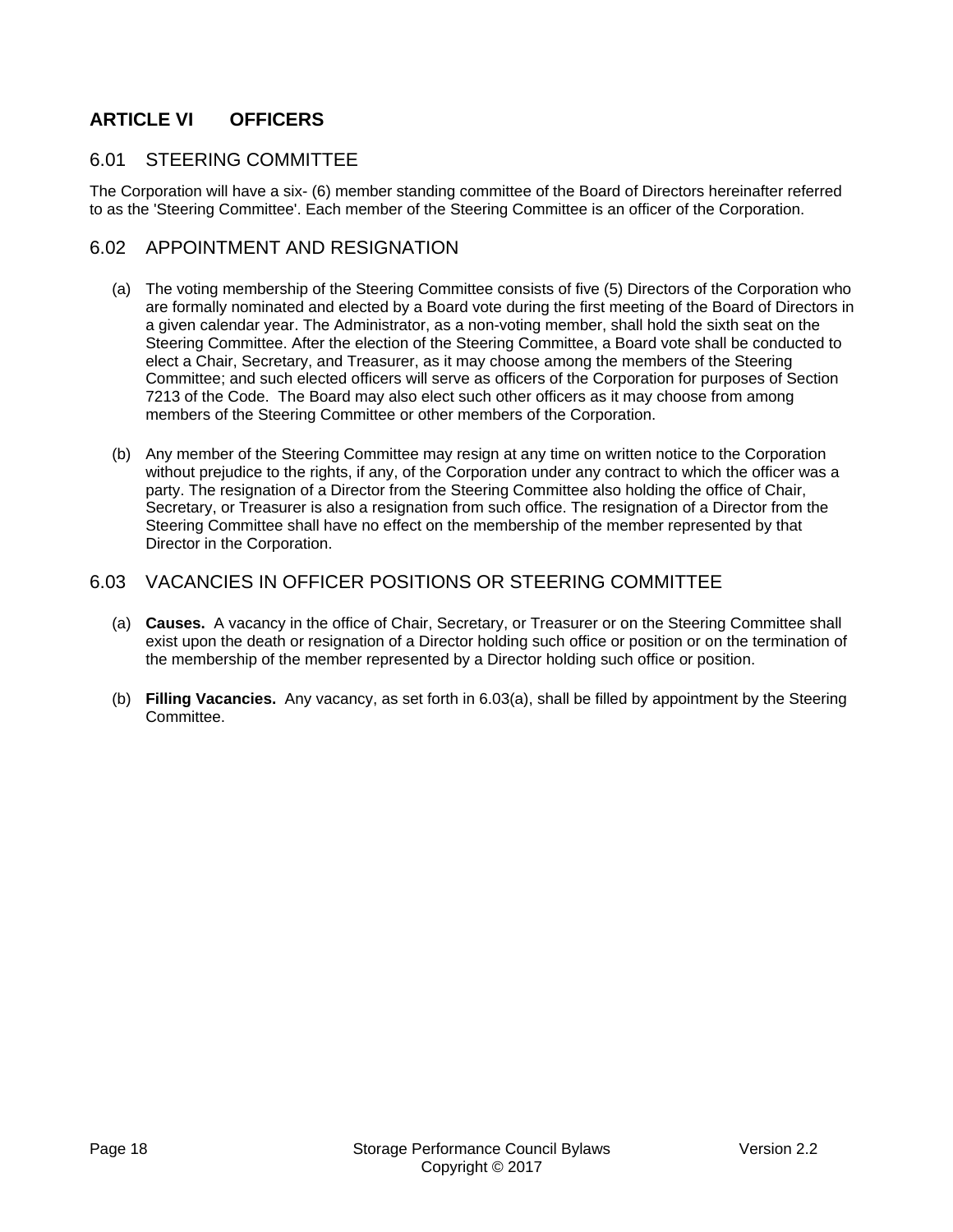# **ARTICLE VII CORPORATE RECORDS AND REPORTS**

# 7.01 KEEPING RECORDS

The Corporation shall keep complete and accurate financial records and minutes of the proceedings of its Board, Steering Committee, general membership, and subcommittee meetings. The records shall be kept in either printed form or in any other form capable of being converted into printed form.

#### 7.02 ANNUAL REPORT

The Corporation shall notify each member yearly of the member's right to receive a financial report pursuant to Code Section 8321(a). Except where the Corporation has fewer than one hundred (100) members and less than ten thousand dollars (\$10,000) in assets at all times during the fiscal year, on the written request of a member, the Board shall promptly cause the most recent annual report to be sent to the requesting member. The annual report shall be prepared not later than one hundred and twenty (120) days after the close of the Corporation's fiscal year. The annual report shall contain in appropriate detail the following:

- (1) a balance sheet as of the end of such fiscal year and an income statement and statement of changes in financial position for such fiscal year;
- (2) a statement of place where the names and addresses of the current members are located
- (3) information concerning certain transactions and indemnifications required by Code Section 8322.

The annual report shall be accompanied by any report thereon of an independent accountant or, if there is not such a report, the certificate of any authorized officer of the Corporation that such statements were prepared without audit from the books and records of the Corporation**.**

# 7.03 ANNUAL STATEMENT OF CERTAIN TRANSACTIONS AND INDEMNIFICATIONS

The Corporation shall furnish annually to its members a statement of any transaction or indemnification required by Code Section 8322(d) and (e), if such transaction or indemnification took place. Such annual statement shall be affixed to and sent with the annual report.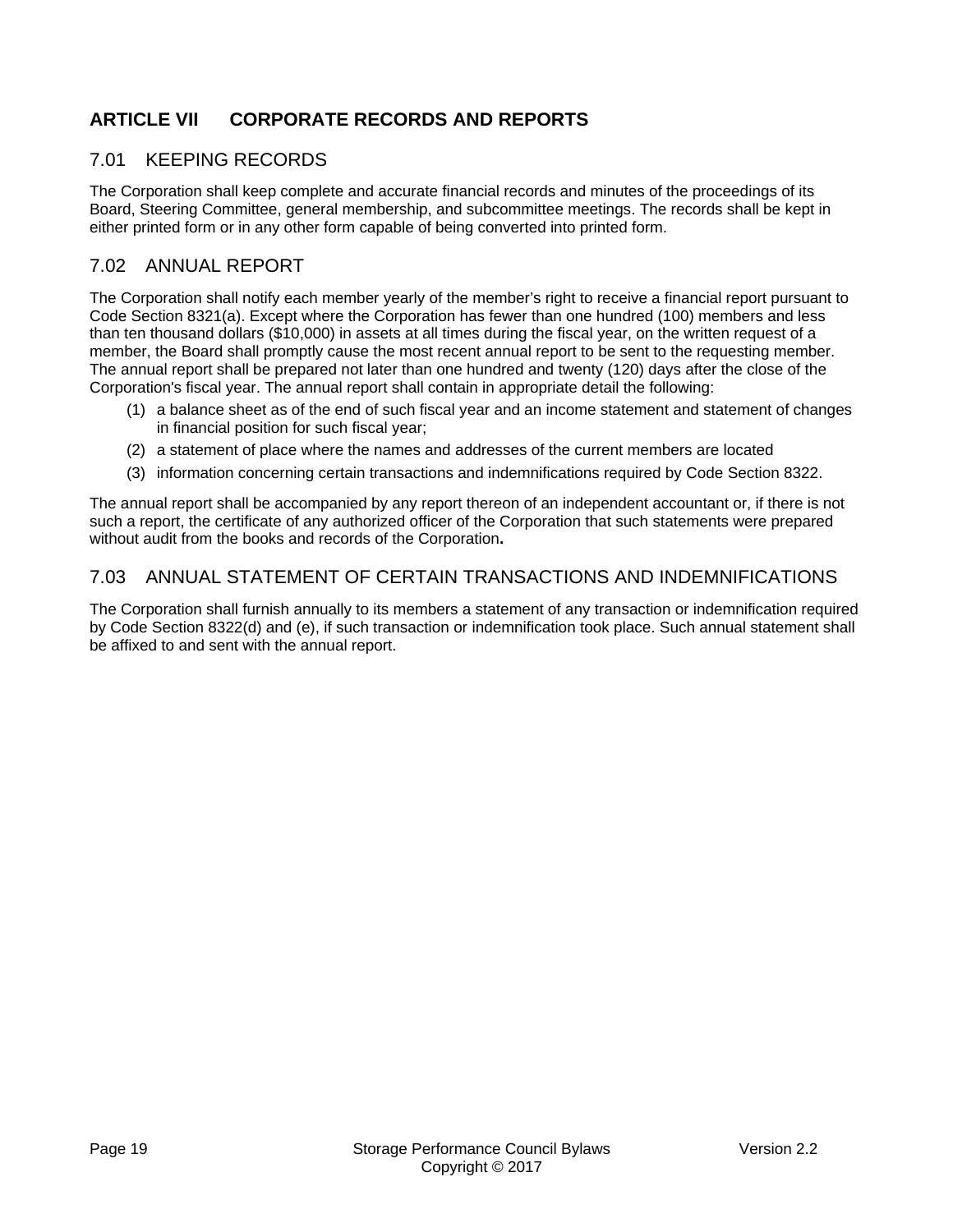# **ARTICLE VIII ADDITIONAL PROVISIONS**

# 8.01 ASSIGNMENT OF RIGHTS AND LICENSES

Unless otherwise agreed to by the Steering Committee, all work done by a Board member on behalf of the Corporation, including but not limited to the drafting of specifications, the contribution or creation of benchmarks, their associated tools, documentation and software, shall constitute a donation by the member of a worldwide, royalty-free, perpetual non-revocable, non-exclusive license of such work to the Corporation. The Corporation is free to expand on this contribution, use it as the basis for further work and in general employ it in any way it sees fit so as to benefit the Corporation. The Corporation retains rights to derivative works it creates. It is the responsibility of individual Board members to assure that any contribution they make to the Corporation does not conflict with prior rights, licenses or agreements.

- (a) The property rights and interest of any member in any and all patents, copyrights, trademarks, service marks, trade secrets, or other intellectual property (hereafter, collectively, "Intellectual Property") owned, held or created by or on behalf of any member separately from the Corporation shall be and remain the Intellectual Property of that member.
- (b) Technology and Intellectual Property developed by the Corporation will be owned by it as long as the Corporation continues operating as a not-for-profit corporation. In the event of the dissolution of the Corporation or change in not-for-profit status, all Intellectual Property rights shall be transferred on a non-exclusive, royalty-free basis to all eligible members as defined by the Board.
- (c) Any member whose membership in this organization shall have terminated by resignation, cessation of business, expulsion or other cause shall forfeit thereby all interest in any and all funds, property, and interests of the organization.
- (d) No member has any property rights in any assets of this Corporation, except as set forth upon dissolution.

#### 8.02 PUBLIC AVAILABILITY OF STANDARDS

After any standard or criteria for performance measurement is approved by the members in accordance with the *SPC Policies and Procedures*, the Corporation shall make such standards and/or criteria available to the public at a nominal charge as soon as is practical, and in any event no later than two (2) months after such approval. The Corporation shall reserve to itself all copyrights on any benchmark specification developed by the Corporation as well as all proprietary rights on any benchmark implementation or other product developed by or commissioned by the Corporation. The Corporation also reserves to itself all proprietary rights regarding SPC trademarks and gives the Administrator all rights to use the trademarks in pursuit of the Corporation's business. The Administrator has the right to apply the trademarks of the Corporation to products, results, and services associated with the SPC.

#### 8.03 STANDARD OF CONDUCT

The SPC and those members acting in its behalf shall conduct business in an open, public and nonexclusionary fashion. At no time shall the SPC undertake any action that might call into question its status as a body contributing to the Public Good and promoting the open exchange of technical information and ideas. In furtherance of this goal, members of the Corporation shall not engage in any discussions, or exchange any information, regarding non-public pricing or product plans, or share other confidential competitive information, for the purpose of unlawfully restraining competition in the storage products industry. Upon being notified of the appearance of any action in conflict with this goal, whether from within the membership or from the general public, the Board shall make a diligent, good faith effort to investigate and redress the alleged infringement.

Notwithstanding anything contained herein to the contrary, nothing contained in these Bylaws shall authorize the Corporation to engage, directly or indirectly, in any act or activity incidental to or connected with the